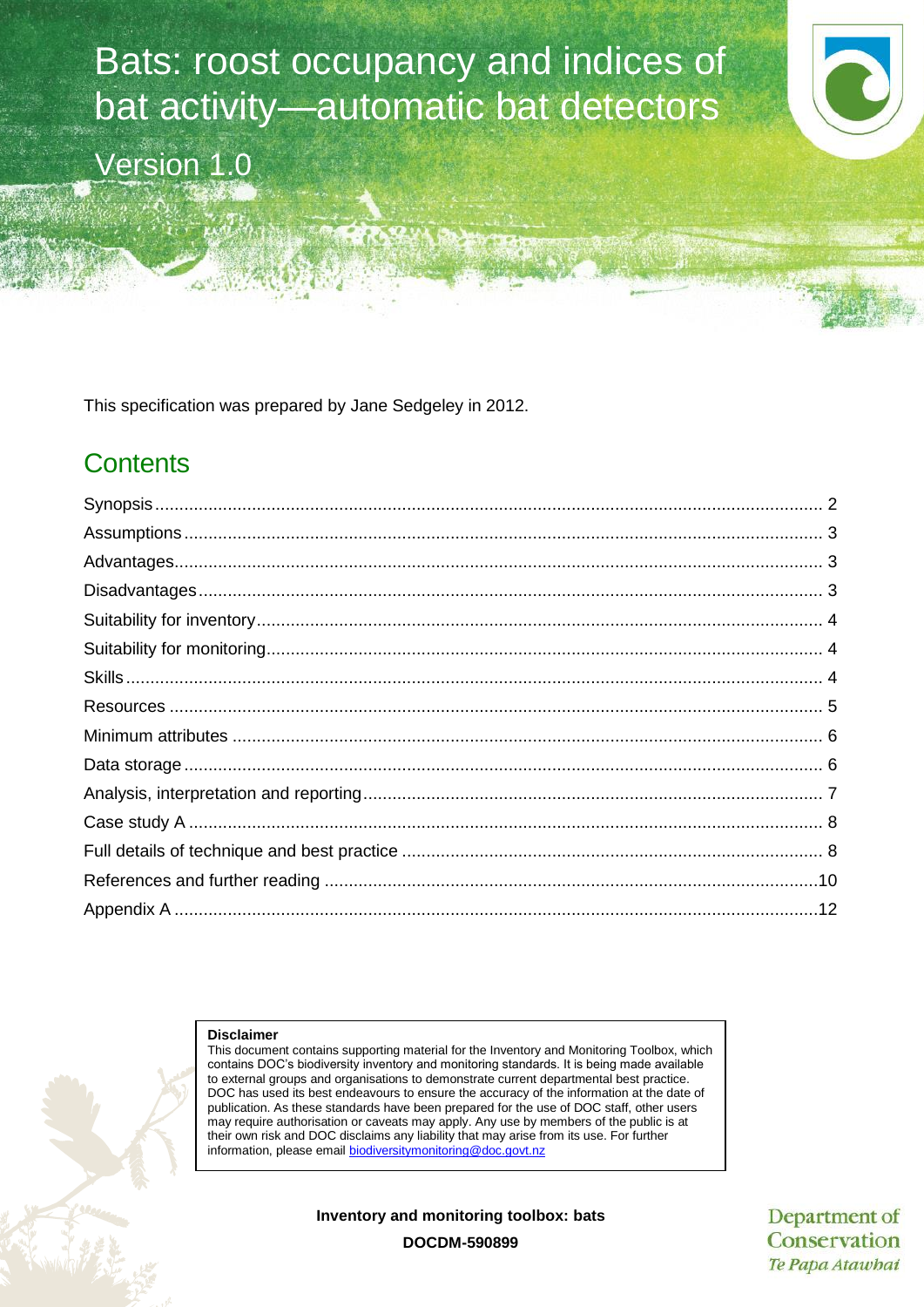## <span id="page-1-0"></span>**Synopsis**

Both long-tailed bats and lesser short-tailed bats can be surveyed remotely at roost sites by using automated devices to record and store ultrasonic calls bats make as they fly out of their roosts. Bat calls are picked up on bat detectors and are heard on the detector as a series of clicks as a bat flies into and out of range. A series of audible clicks is defined as a 'bat pass'. For more information, see 'Background to bat detectors' in the 'DOC best practice manual of conservation techniques for bats' (docdm-131465)

Several automated detection and recording systems have been developed which use different types of bat detectors and different methods for storing data. Consequently, relative effectiveness and costs vary. Many systems include timers, delay switches or voice-activated tape recorders that allow units to be left unattended in the field and activated only when a bat call is detected. This means that units can be left in the field for several nights. DOC has developed a device that is in common use and is known as an automatic bat monitor or ABM (Fig. 1; see 'ABM instructions'—olddm-759839). However, at least two new kinds of automatic systems are being developed at the time of writing, and the DOC Electronics Workshop should be contacted to find out more about recent developments.

To improve chances of recording the calls of exiting bats, ABMs should be placed as close as possible to a known or suspected roost. DOC uses the Batbox III bat detectors as its standard. These detectors are best tuned to 40 kHz to pick up calls of long-tailed bats, and 28 kHz to pick up calls of lesser shorttailed bats. Units should be in place at least an hour before sunset. A permanent record of part of a night, a whole night or several nights' bat activity can be recorded.

Bat detection and recording devices can be used to determine simple presence or absence of bats at roosts. Additionally, systems which have good storage capability and timing mechanisms can be left in the field for long periods to monitor roost occupancy over time.

Automatic bat detection and recording devices *should not* be used for recording *exact numbers* of bats exiting a roost, nor for monitoring *numbers* of bats over time. The number of bat passes recorded from a bat detector may not correspond with the number of bats exiting a roost. Automatic bat detection and recording devices *only* provide indices of activity and crude estimates of how many bats are using a roost (i.e. none, few, or many).

The 'Introduction to bat monitoring' (docdm-590958) contains summary tables of methods that can be used for making more accurate counts of bats exiting roosts. These include 'Bats: roost occupancy and indices of bat activity—infrared beam counters' (docdm-131260) and 'Bats: exit counts at roosts simple visual counts' (docdm-590804).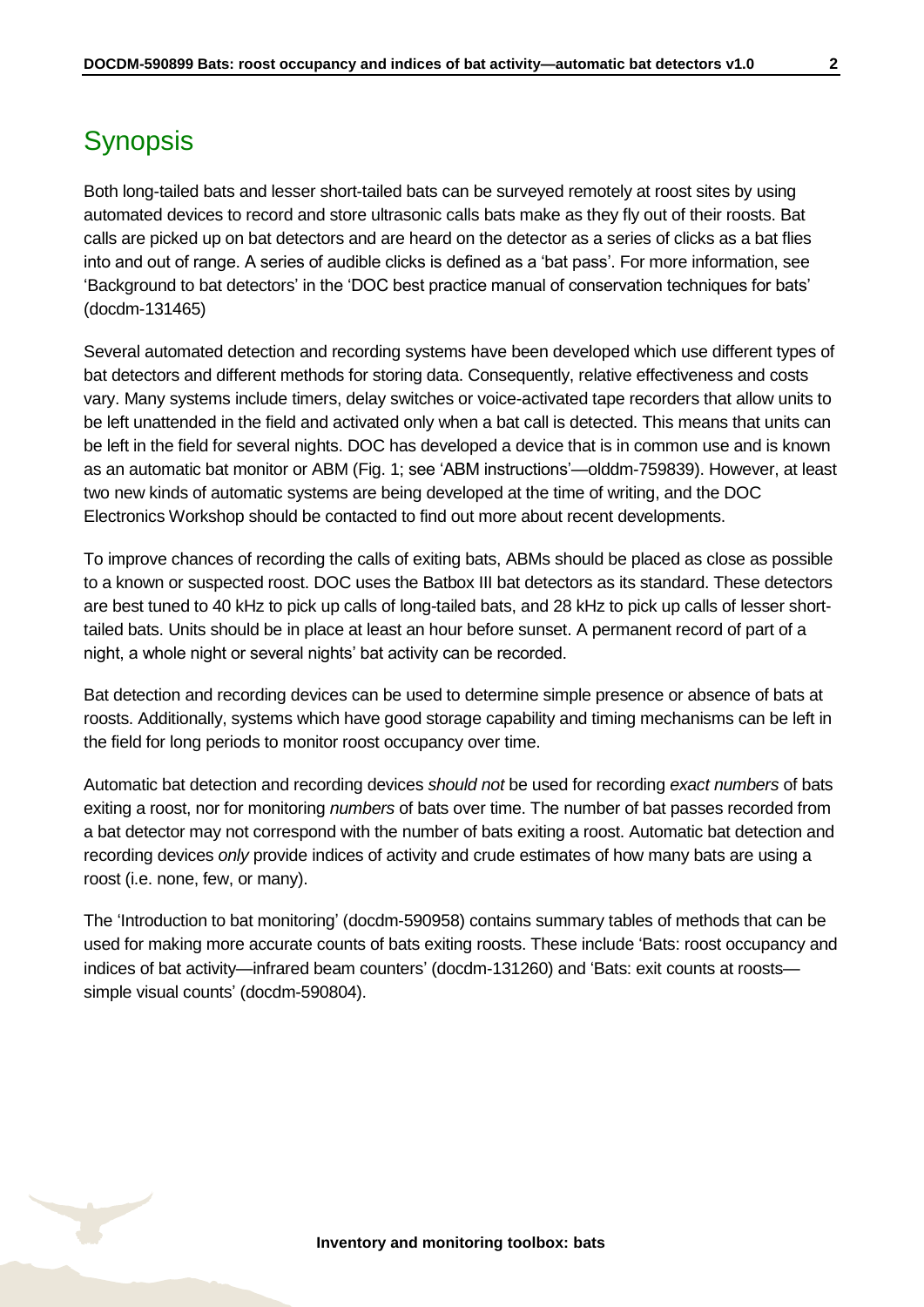

Figure 1. This figure shows one of DOC's automatic bat detection and recording devices (known as an automatic bat monitor or ABM). These units incorporate a voice-activated tape recorder and a timer which enable the unit to be run in the field for several days. The DOC Electronics Workshop should be contacted to find out more about recent developments.

## <span id="page-2-0"></span>**Assumptions**

- Bats leave the roost.
- All bats leave the roost, and all bats are detected.
- All bat calls heard on the detector are made from bats leaving the roost and not by bats foraging nearby.
- All exit holes have been accounted for.

### <span id="page-2-1"></span>Advantages

- This technique can be used for both New Zealand bat species.
- Automatic bat detection and recording units are less expensive than camera and video systems.
- Automatic bat detection and recording units can operate remotely and be timed to record activity over several nights.

## <span id="page-2-2"></span>**Disadvantages**

- Calls heard on the detector may be made by bats foraging nearby and not from bats leaving the roost.
- A bat pass may not directly correspond with number of individuals present, for example:
	- The detector picks up a series of calls that are made by a single bat.
	- A series of bats exiting in close succession may not be counted as separate events.
	- Bats circling outside the exit will inflate counts.
- The exit holes for long-tailed bat roosts in trees can be high above the ground and it may be difficult to pick up their calls or distinguish them from bats foraging in the area.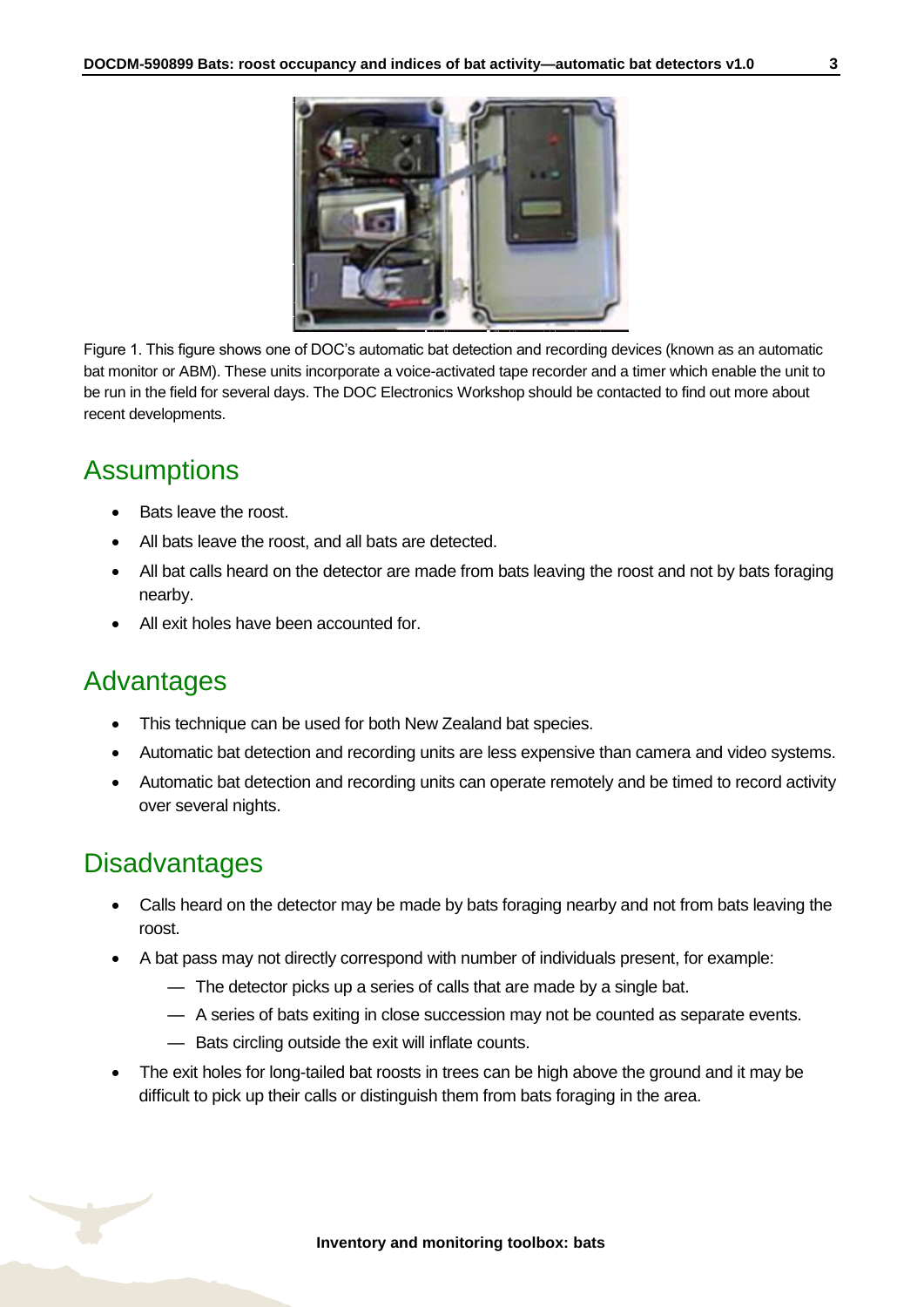Extracting and processing bat call data (e.g. listening to cassette tapes, downloading computer files) and interpreting results (e.g. computer sound analysis packages) can be time consuming. Listening to cassette tapes can be particularly problematic if tapes are full of environmental noise such as rainfall.

## <span id="page-3-0"></span>Suitability for inventory

Automatic bat detection and recording units can be used to determine simple presence or absence at roosts. Systems which have good storage capability and timing mechanisms can be left in the field for long periods to monitor *roost occupancy* over time.

Automatic bat detection and recording devices *should not* be used for recording *exact numbers* of bats exiting a roost, nor for monitoring *numbers* of bats over time. The number of bat passes recorded from a bat detector may not correspond with the number of bats exiting a roost. Automatic bat detection and recording devices *only* provide indices of activity and crude estimates of how many bats are using a roost (i.e. none, few, or many).

### <span id="page-3-1"></span>Suitability for monitoring

Automatic bat detection and recording units are not suitable for monitoring bat populations at roosts. They could be used to monitor the presence and absence of use of individual roosts, but more informative techniques exist, e.g. 'Bats: exit counts at roosts—cameras and recorders' (docdm-590789).

### <span id="page-3-2"></span>**Skills**

Unless inventory and monitoring is to be undertaken at known roosts, workers will need skills to locate new roosts in addition to the skills necessary for using the automatic bat detection and recording devices.

#### Skills required for finding roosts

Workers must be able to:

- Demonstrate a basic level of bushcraft.
- Identify areas of bat activity by using bat detectors to survey for bat calls.
- Distinguish between long-tailed bats and lesser short-tailed bats by their calls.
- Set up harp traps or construct mist net rigs in areas of bat activity. The section 'Catching bats' in the 'DOC best practice manual of conservation techniques for bats' (docdm-131465) contains information on trap construction and how to place traps to optimise capture rates.
- Handle bats competently and humanely.
- Be able to identify species of bat; age, sex, and measure bats.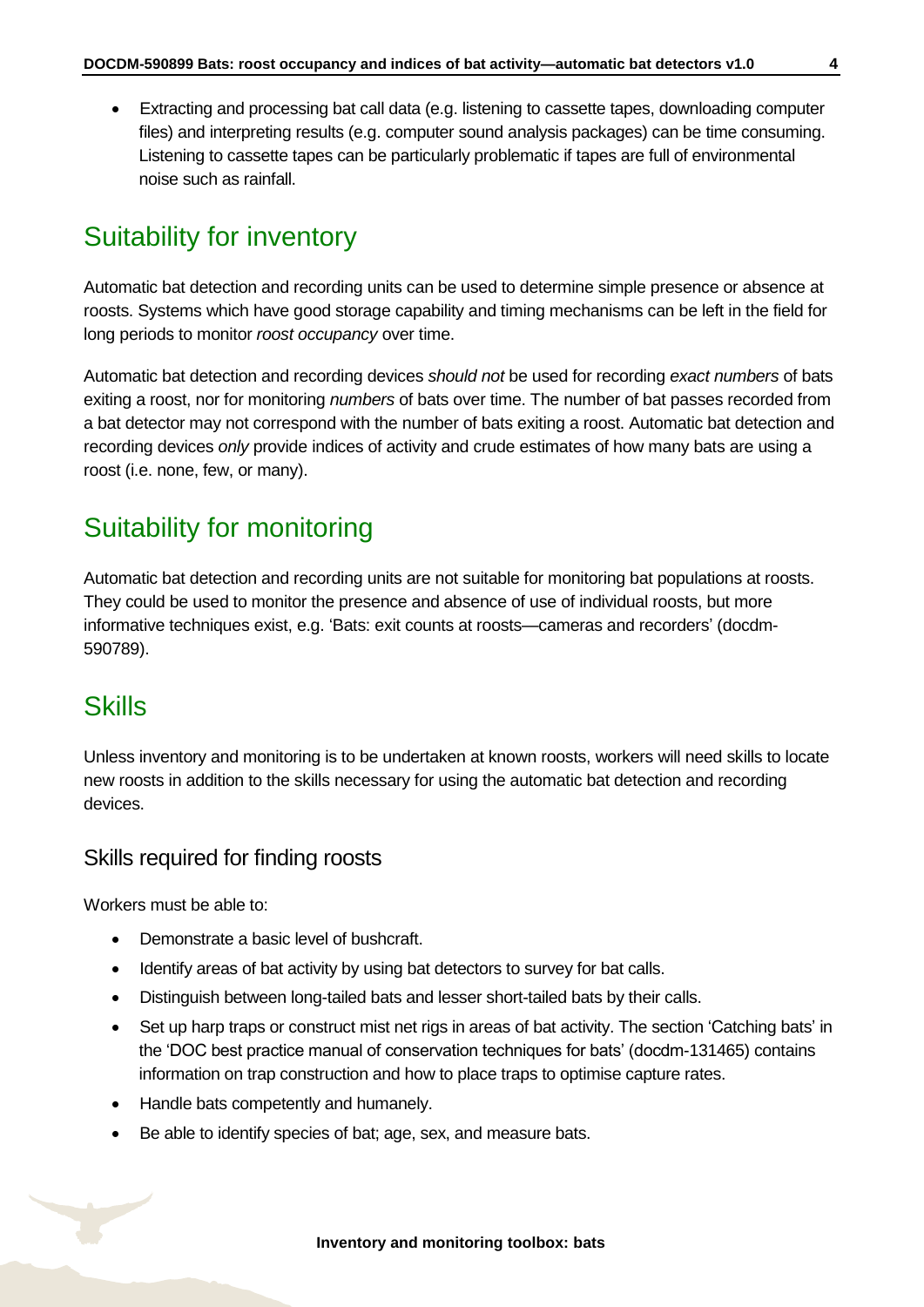- Meet minimum standards—anyone wishing to catch and handle bats must receive appropriate training and must meet the minimum requirements for catching, handling, examining, measuring, and releasing bats described in the 'DOC best practice manual of conservation techniques for bats' (docdm-131465).
- Attach transmitters and use radio-tracking to follow tagged bats and locate their communal roosts (see 'Trapping bats at roosts: estimating survival and productivity'—docdm-590867).

### Skills required for setting up automatic bat detection and recording devices at roost sites

- In theory, setting up automatic units in the field should be relatively simple. However, many of the ABMs used by DOC at the time of writing are technologically complex, and are often difficult to set up in the field. Moderate training is required to ensure units are functioning correctly and to undertake regular calibration and maintenance.
- Workers must be able to identify bat calls from other calls picked up on bat detectors, and be able to distinguish between long-tailed bats and lesser short-tailed bats calls. Sound files of example calls are available, see 'Sequence of long-tailed bat calls' (olddm-574297) and 'Sequence of lesser short-tailed bat calls' (olddm-574301). See ['Full details of technique and](#page-7-1)  [best practice'](#page-7-1) for further information.
- Calls recorded and collected from ABM surveys can be sent to more experienced bat workers to obtain assistance with identification. The DOC Bat Recovery Group leader or the DOC conservancy bat contact should be able to provide a list of useful people who can help with identification (see 'Bat Recovery Group contacts'—docdm-132033).
- Workers must be comfortable with working at night in the dark, and at times working alone.

### <span id="page-4-0"></span>Resources

This inventory and monitoring method may be costly in terms of equipment if multiple units are required to sample effectively. The ABM systems most commonly used in DOC can be purchased or borrowed from the DOC Electronics Workshop, Wellington. The DOC Electronics Workshop has some capacity to develop new automatic bat detection and recording systems and should be contacted to discuss new options.

It is important to allocate adequate time for extracting (e.g. listening to cassette tapes, downloading computer files), processing and interpreting bat call data (e.g. identifying bat species, counting calls and entering them into a spreadsheet and DOC database). This part of the process can be very time consuming. However, new systems that are under development may be able to provide a more automated method for identifying, counting and storing bat calls.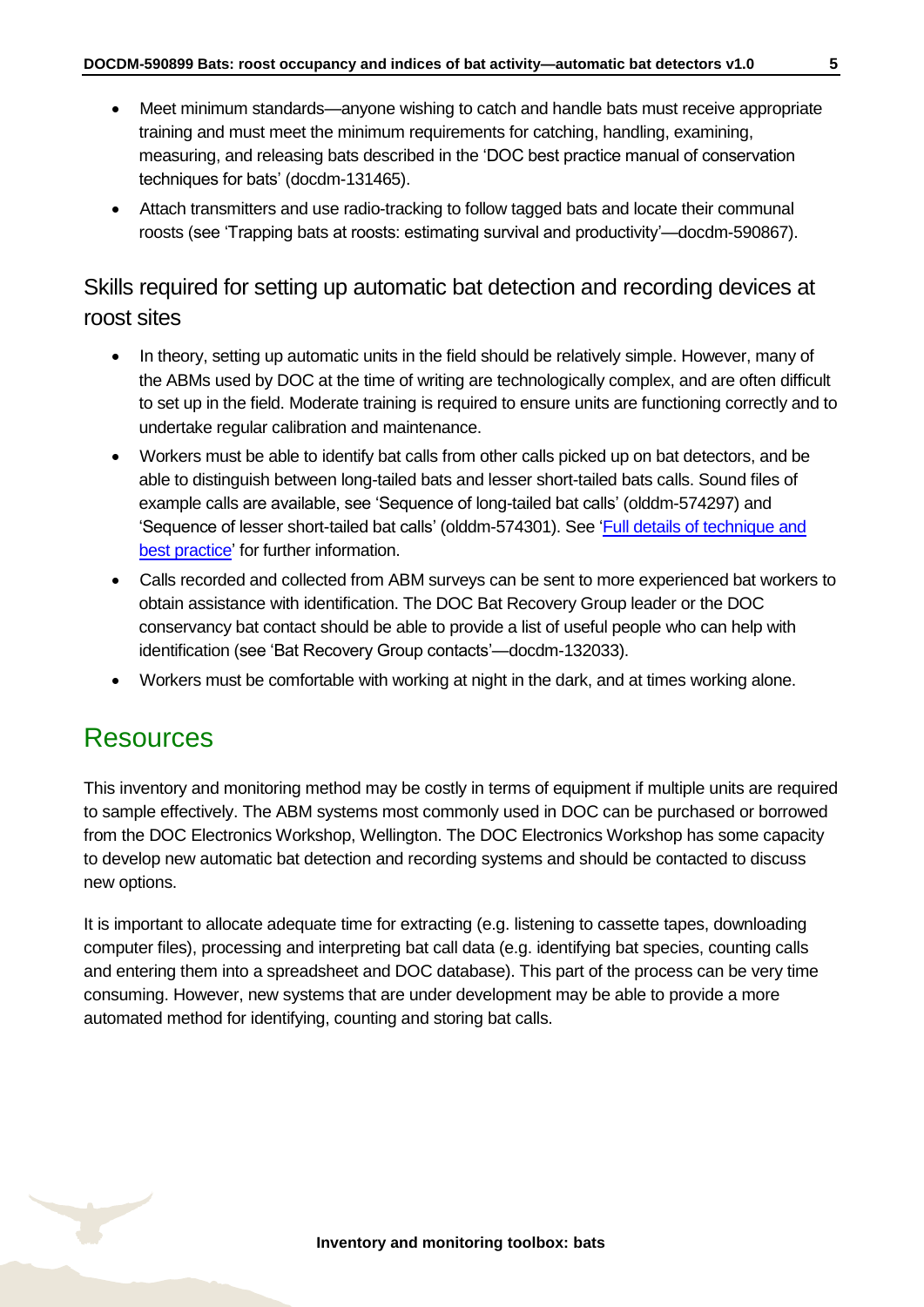## <span id="page-5-0"></span>Minimum attributes

Consistent measurement and recording of these attributes is critical for the implementation of the method. Other attributes may be optional depending on your objective. For more information refer to ['Full details of technique and best practice'](#page-7-1).

DOC staff must complete a 'Standard inventory and monitoring project plan' (docdm-146272).

Minimum attributes to record:

- Observer name and contact details
- Location (place name)
- GPS coordinates
- Type of roost
- Date
- Which unit was used at each location (ID number)
- Settings used, including:
	- Tape recorder model, sensitivity and voice activation level
	- Bat detector model and bat detector frequency
	- Timer settings (e.g. set to turn on at 19:00 hrs, off at 07:00 hrs)
- Number of nights units are left in place
- Number of bat passes and the times they were heard
- If possible, record dusk, daily maximum, and daily minimum temperatures
- Tally the number of bat passes heard per hour and tally up the totals per night

Minimum attributes can be recorded in the field on standardised recording sheets (see 'Blank field sheet: roost counts'—docdm-131425).

## <span id="page-5-1"></span>Data storage

Forward copies of completed survey sheets to the survey administrator, or enter data into an appropriate spreadsheet as soon as possible. Collate, consolidate and store survey information securely, also as soon as possible, and preferably immediately on return from the field. The key steps here are data entry, storage and maintenance for later analysis, followed by copying and data backup for security.

Summarise the results in a spreadsheet or equivalent. Arrange data as 'column variables', i.e. arrange data from each field on the data sheet (date, time, location, plot designation, number seen, identity, etc.) in columns, with each row representing the occasion on which a given survey plot was sampled.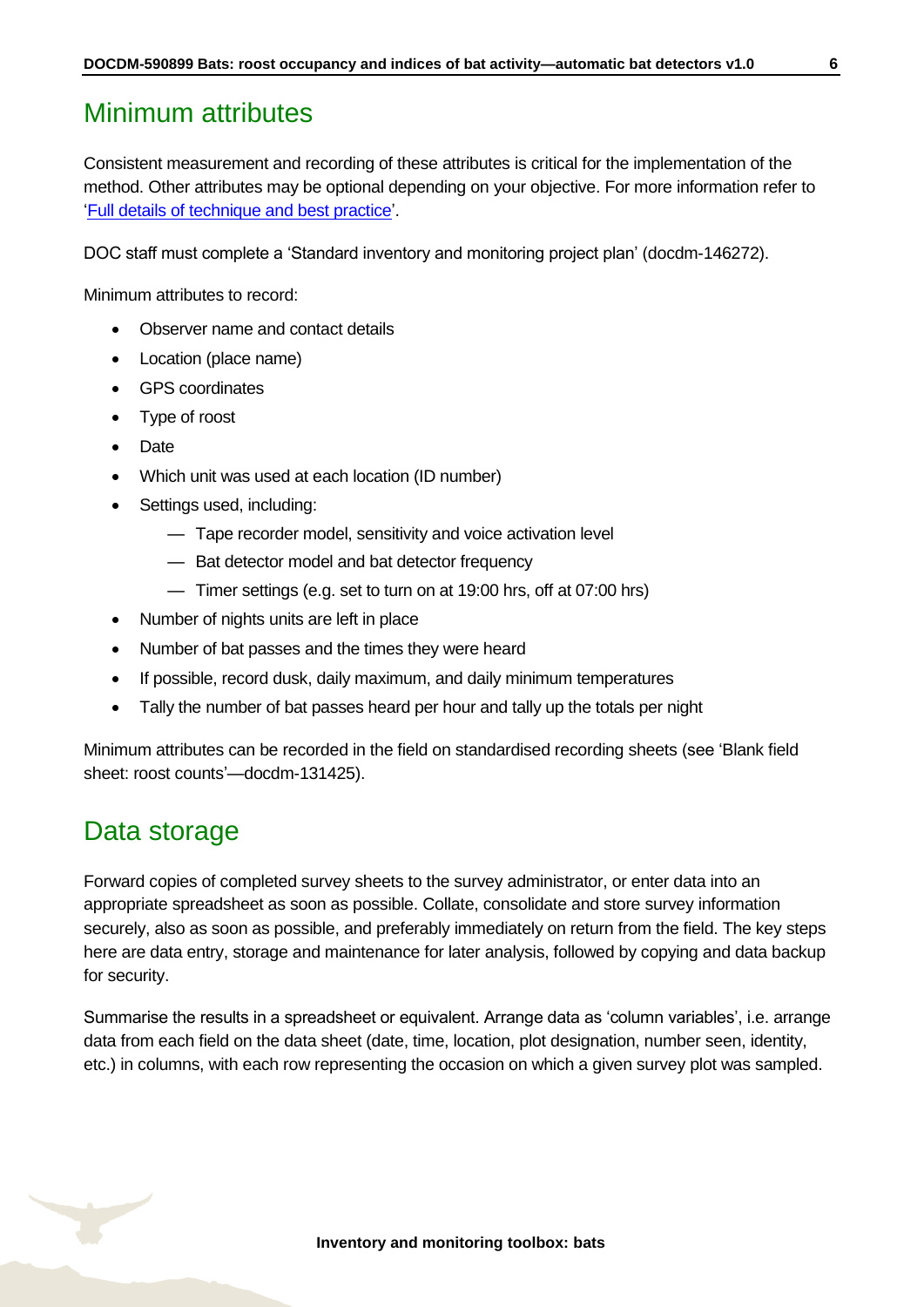If data storage is designed well at the outset, it will make the job of analysis and interpretation much easier. Before storing data, check for missing information and errors, and ensure metadata are recorded.

Storage tools can be either manual or electronic systems (or both, preferably). They will usually be summary sheets, other physical filing systems, or electronic spreadsheets and databases. Use appropriate file formats such as .xls, .txt, .dbf or specific analysis software formats. Copy and/or backup all data, whether electronic, data sheets, metadata or site access descriptions, preferably offline if the primary storage location is part of a networked system. Store the copy at a separate location for security purposes.

All new roosts should be recorded in the DOC bat database. Each DOC conservancy should have a separate Excel spreadsheet for this purpose (Fig. 2). Access rights are held by the conservancy bat contact (see 'Bat Recovery Group contacts'—docdm-132033). If a conservancy has not set up its own spreadsheet, one can be created using the 'National bat database template' (docdm-213136). See the 'Canterbury Conservancy bat database' (docdm-213179) for an example of a spreadsheet containing data.

| Record Number 2499     |                                            | Department of Conservation - Bat Database Data Entry |                                                                            |                          |
|------------------------|--------------------------------------------|------------------------------------------------------|----------------------------------------------------------------------------|--------------------------|
| Conservancy            | Bat Species*                               | Date*<br>$\overline{\phantom{a}}$                    | Altitude (m)                                                               |                          |
| Area                   | Location*                                  |                                                      |                                                                            |                          |
| Map sheet<br>number    | Observer*                                  | Address*                                             |                                                                            | $\blacksquare$           |
| Easting GR*            | Wind*<br>$\overline{\phantom{a}}$          | Min Temp<br>Dusk Temp                                | Sunrise Time*                                                              | Sunset Time*             |
| Northing GR*           | Rain*<br>$\overline{\phantom{a}}$          |                                                      |                                                                            |                          |
| Bat Detector*          | Time<br>$\overline{\phantom{a}}$<br>Start* | Time<br>Finish*                                      | Survey Method*                                                             | $\overline{\phantom{a}}$ |
| Tape Recorder*         | Bat Passes*<br>$\overline{\phantom{a}}$    |                                                      | End Easting GR**                                                           |                          |
| <b>VOR</b><br>setting* | Habitat<br>Description*                    |                                                      | End Northing GR <sup>**</sup><br>** - Must be entered for transect surveys |                          |
| Frequency*<br>(kHz)    | Comments                                   |                                                      |                                                                            |                          |

Figure 2. Screenshot illustration of data entry page from the DOC bat database.

# <span id="page-6-0"></span>Analysis, interpretation and reporting

Seek statistical advice from a biometrician or suitably experienced person prior to undertaking any analysis.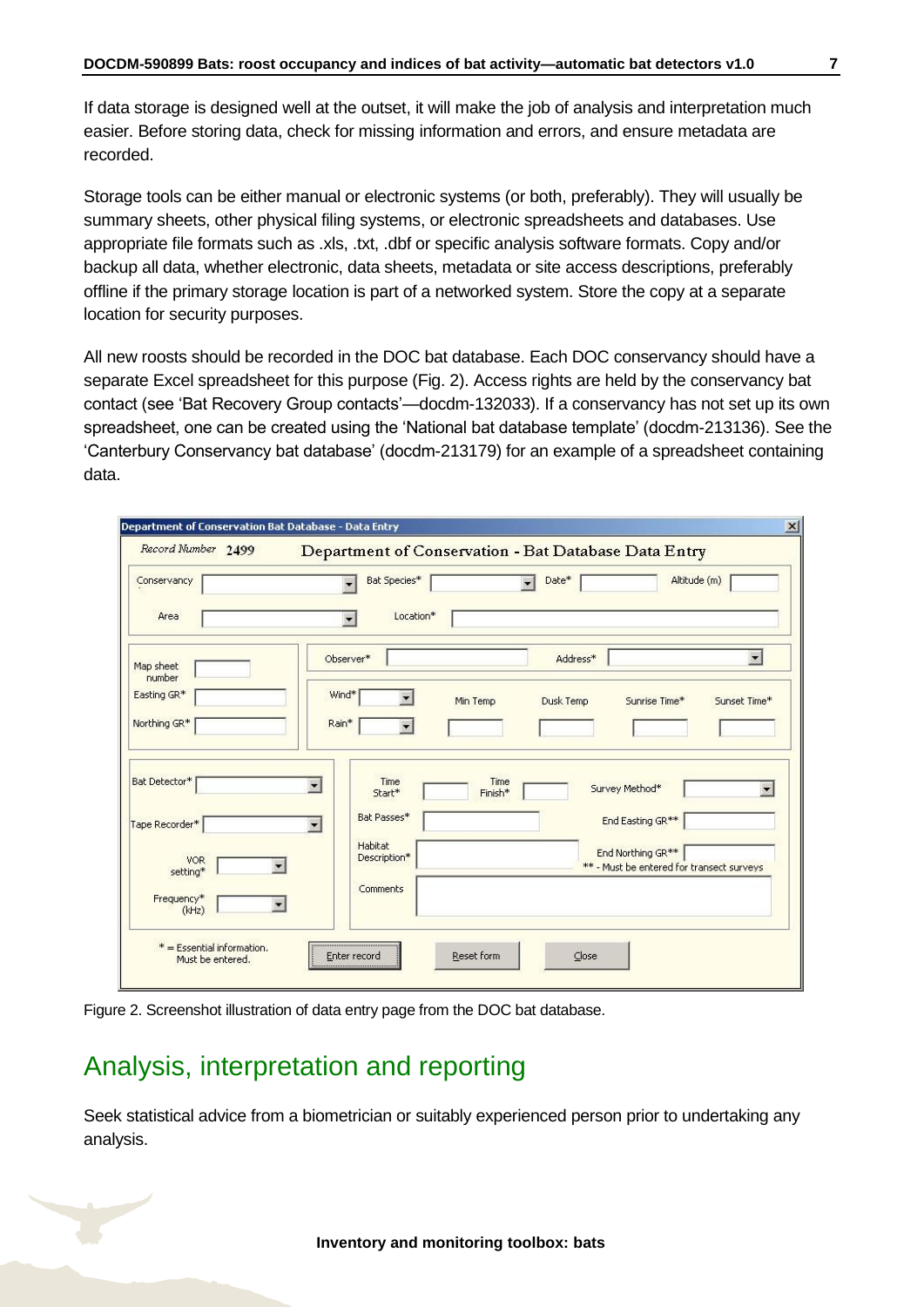This method measures:

- Simple presence/absence
- Presence/absence over time (roost occupancy)
- Crude estimates of how many bats are using roost (i.e. none, few, or many)

Results are best summarised in a spreadsheet (e.g. Excel). Columns in the spreadsheet should include all data recorded on the field sheet because the influences of factors such as weather conditions, observer, temperature, etc. need to be accounted for in any analysis.

Interpretation is limited. Simple statistics and maps can be reported for a study area, such as:

- Distribution maps of bat roosts
- Duration or frequency of occupancy of roosts
- Dates of occupancy and whether occupied by few or many bats

### <span id="page-7-0"></span>Case study A

There is no case study available for this method.

### <span id="page-7-1"></span>Full details of technique and best practice

#### Types of automatic detection and recording devices

Several automated systems have been developed that use different types of bat detectors and different methods for storing data. Consequently, relative effectiveness and costs vary. Many systems include timers, delay switches or voice-activated tape recorders that allow units to be left unattended in the field and activated only when a bat call is detected. In the past, data was most frequently stored on cassette tape, but some systems incorporate compact flash card recorders. For more information, see 'Background to bat detectors' in the 'DOC best practice manual of conservation techniques for bats' (docdm-131465).

DOC has developed several automatic systems. One of the earliest systems in use in New Zealand (O'Donnell & Sedgeley 1994) was relatively simple and cheap, but had several drawbacks. The improved system, known as an automatic bat monitor (ABM), is based around a Batbox III heterodyne tuneable detector, a voice-activated tape recorder, an electronic controller (which replaces the mechanical talking clock used in earlier models) and a 12V/7Ah gel battery. The units can be run in the field for several days and the components are housed inside a robust and fully waterproof container (Fig. 1). Unfortunately, the DOC system has several practical limitations: (1) the units are technologically complex; (2) the separate components all require regular maintenance; (3) the units are relatively expensive to buy making it costly to purchase multiple units for good survey coverage; (4) the units are fairly large and heavy, making it difficult to carry several units around in the field; and (5) extracting bat calls, i.e. listening to cassette tapes can be very labour intensive.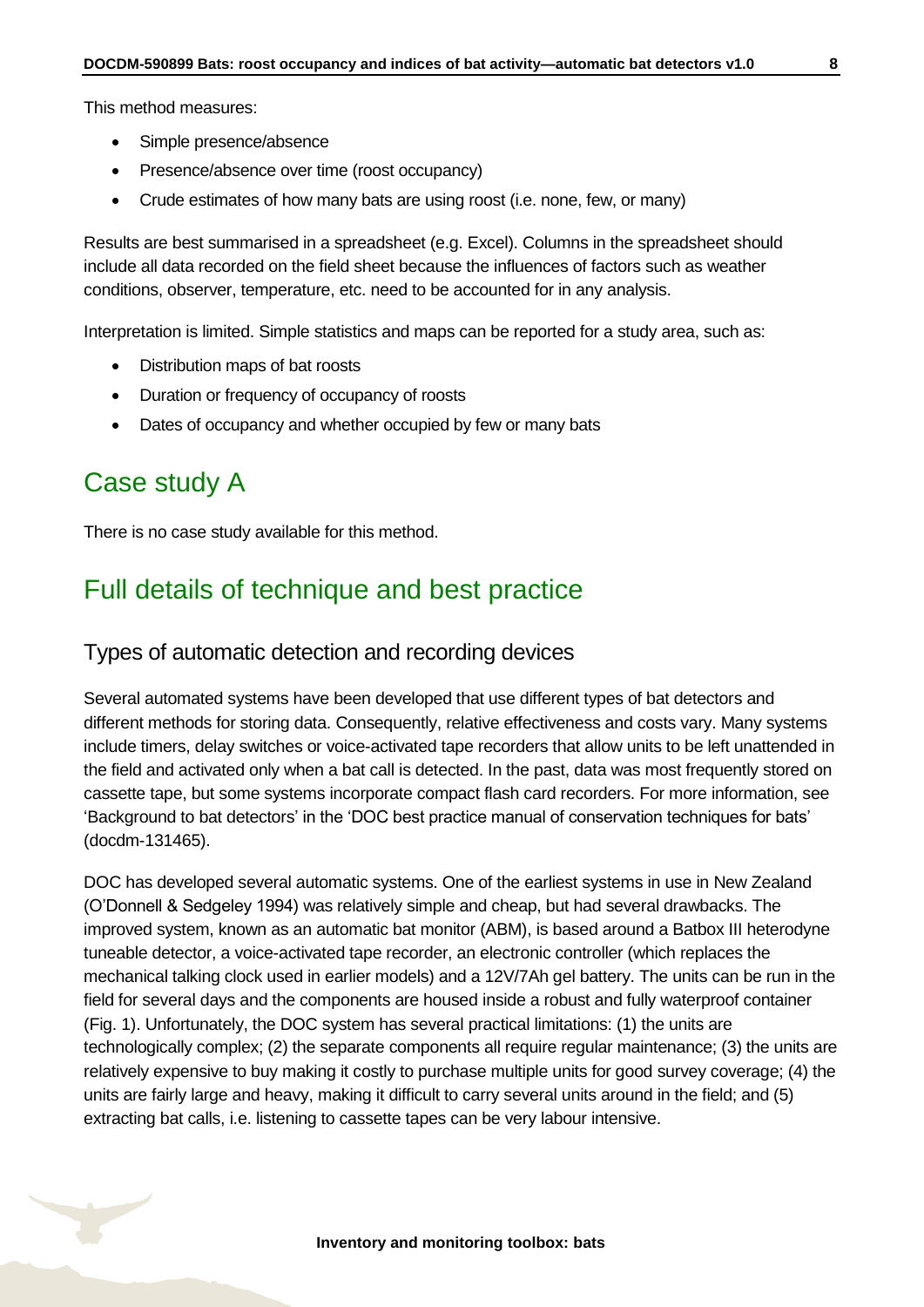At least two new kinds of automatic systems are being developed at the time of writing. The DOC Electronics Workshop should be contacted to find out more about recent models which are likely to be less costly, more lightweight and easier to maintain.

#### Standardisation, calibration and maintenance

Automatic units will vary in their sensitivity to bat calls. This may be because they use different types of operating systems, or simply because the settings on individual bat detectors or tape recorders are not standardised. It is important to test bat detectors before use, particularly if using old, used equipment, and then calibrate and standardise as closely as possible before use in the field. Ability to detect bat calls can be tested either with an artificial signal generator or if possible against a known bat population.

Sensitivity between Batbox III units can vary (O'Donnell & Sedgeley 1994; Arkins 1999). The most common causes are under-charged batteries, damaged microphones and misaligned frequency dials. The easiest way to check and to calibrate detectors is with the use of a 40 kHz signal generator. If a detector is working adequately, the signal tone should be audible through the detector's speaker at a distance of 40−50 m, provided the detector is pointed directly at the signal generator. The generator can also be used as a guide to re-align the frequency dial to the correct setting (O'Donnell & Sedgeley 1994). The DOC Electronics Workshop should be contacted for advice.

It is recommended that all equipment is regularly serviced, recalibrated and repaired.

#### Bat passes and examples of calls

Bat calls are heard on the detector as a series of clicks as a bat flies into range. A series of audible clicks is defined as a 'bat pass'. Passes are defined as a sequence of two or more echolocation clicks, and a period of silence separating one bat pass from the next. The following audio files contain examples of calls of long-tailed bats and lesser short-tailed bats obtained using Batbox III detectors:

- 'Sequence of long-tailed bat calls' (olddm-574297)
- 'Sequence of lesser short-tailed bat calls' (olddm-574301)

The calls were recorded onto audio cassette tapes and converted to Windows Media Player files. Please note, these files are quite large, and the long-tailed bat file in particular will take about a minute to open if using the DOC computer system.

The 'Sequence of long-tailed bat calls' contains a total of six long bat passes. The bat sometimes sounds like it is going away and then flies back towards the microphone. The hissing noise is the sound of the tape recorder switching on and off between events. The 'Sequence of lesser short-tailed bat calls' contains seven bat passes. They are of shorter duration and have a faster pulse repetition rate compared with the long-tailed bat calls. The recordings were made using an automatic system with a bat detector linked to a voice-activated tape recorder.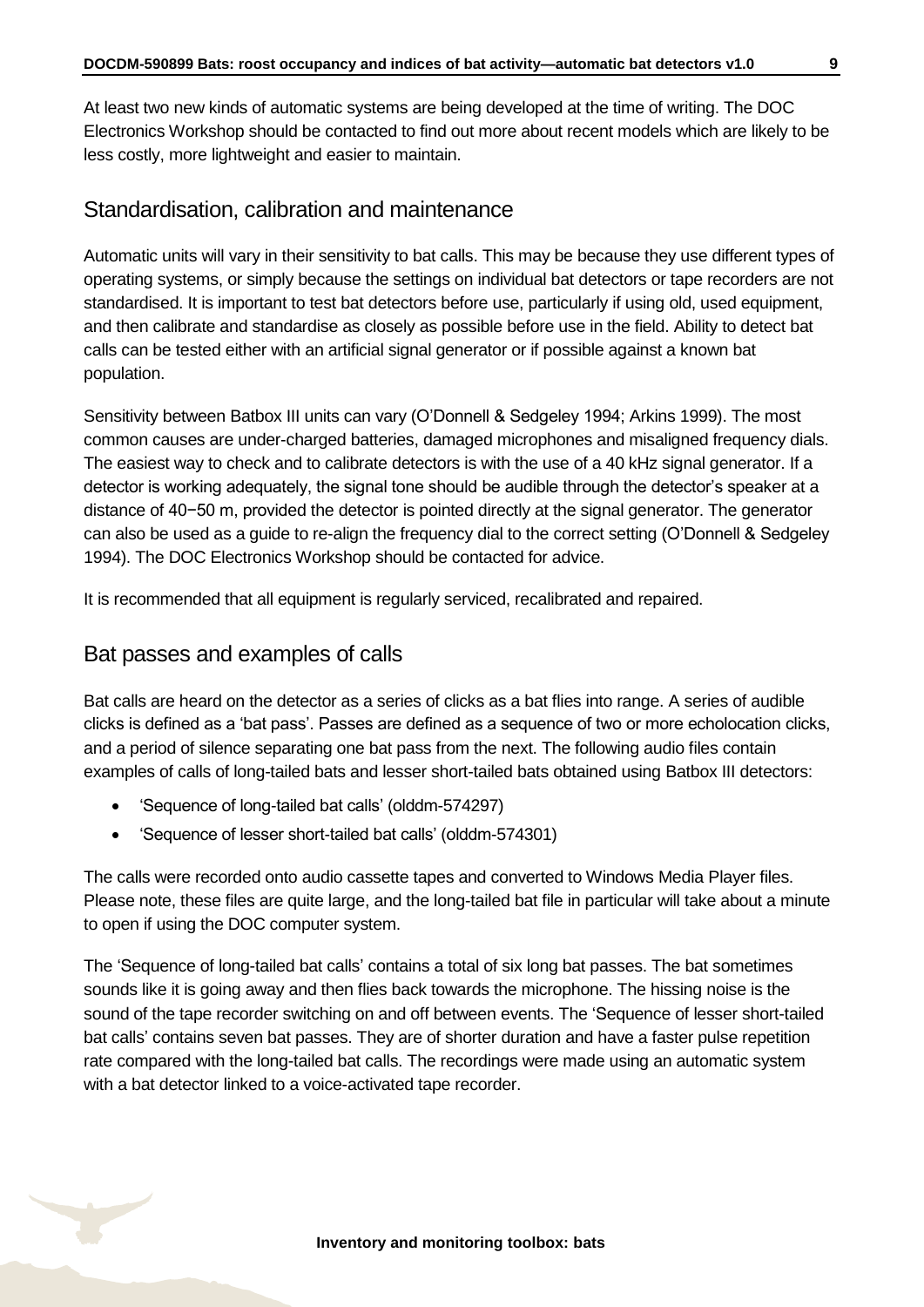The dials on bat detectors should be set to 40 kHz to record long-tailed bats and 28 kHz to record lesser short-tailed bats. See 'Background to bat detectors' in the 'DOC best practice manual of conservation techniques for bats' (docdm-131465) for more information on bat calls and distinguishing between sounds on the bat detector.

#### Best practice for using automatic bat detector and recording devices at roosts

There are no strict guidelines describing sampling effort for surveying and monitoring bats at roost sites using automatic devices to record their calls. Recommendations for the number of sampling nights will vary according to objectives (i.e. presence/absence, monitoring longer-term roost occupancy), and the number of automatic systems available. If the objective is simply to determine presence of bats, and calls are recorded the first night, units may be moved on to a new site. However, because bat activity is strongly influenced by weather conditions, it is frequently necessary to leave the units in place for several nights to ensure the sampling period includes nights of fine weather.

The following list includes practical guidelines for increasing chances of recording bats at roosts if they are present.

#### Practical best practice for using automatic bat detector devices at roost sites

- Equipment must be tested before use in the field and users must be familiar with operating systems (setting timers, recording modes, etc.) and attachment systems before use in the field.
- General disturbance must be minimised at roost sites, i.e. keep noise levels to a minimum.
- Units can be placed on the ground but must be located as close to exit holes as possible with the microphones pointing towards the exit hole.
- Always use blank cassette tapes for each new session (new tapes or cleaned tapes).
- Heterodyne bat detectors (e.g. Batbox III detectors which are most commonly used by DOC) need to be tuned to 40 kHz to pick up calls of long-tailed bats and 28 kHz to pick up lesser shorttailed bats.
- To record exiting bats, recording must begin at least 30 minutes before sunset for long-tailed bats, and at sunset for lesser short-tailed bats.
- Environmental variables including temperature and weather conditions must be recorded in order to interpret results.
- Allocate sufficient time for reviewing tapes, charging batteries and on-going repairs.
- All equipment should be serviced and repaired at the end of the season.

## <span id="page-9-0"></span>References and further reading

Arkins, A.M. 1999: Tararua Forest Park bat survey, 1998/1999. Report to the Department of Conservation, Masterton (unpublished).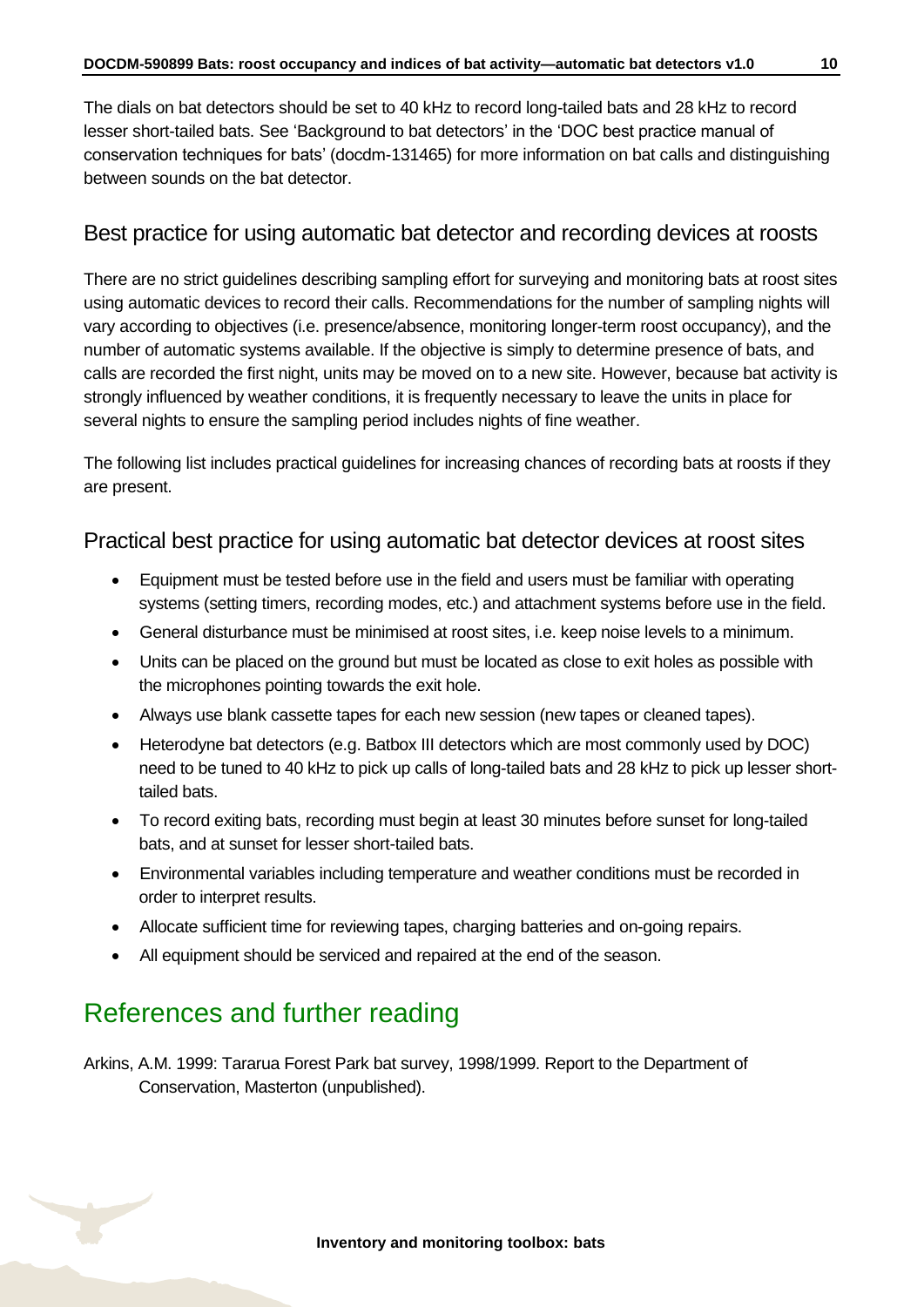- Greaves, G. 2004: Modelling the distribution of New Zealand bats as a function of habitat selection. MSc thesis, University of Otago, Dunedin.
- Greaves, G.; Mathieu, R.; Seddon, P.J. 2006: Predictive modelling and ground validation of the spatial distribution of the New Zealand long-tailed bat (*Chalinolobus tuberculatus*). *Biological Conservation 132*: 211–221.
- Hayes J.P. 1997: Temporal variation in activity of bats and the design of echolocation-monitoring studies. *Journal of Mammalogy 78*: 514–524.
- O'Donnell, C.F.J. 2000: Influence of season, habitat, temperature, and invertebrate availability on nocturnal activity by the New Zealand long-tailed bat (*Chalinolobus tuberculatus*). *New Zealand Journal of Zoology 27*: 207–221.
- O'Donnell, C.F.J.; Christie, J.; Corben, C.; Sedgeley, J.A.; Simpson, W. 1999: Rediscovery of shorttailed bats (*Mystacina* sp.) in Fiordland, New Zealand: preliminary observations of taxonomy, echolocation calls, population size, home range, and habitat use. *New Zealand Journal of Ecology 23*: 21–30.
- O'Donnell, C.F.J.; Christie, J.E.; Simpson, W. 2006: Habitat use and nocturnal activity of lesser shorttailed bats (*Mystacina tuberculata*) in comparison with long-tailed bats (*Chalinolobus tuberculatus*) in temperate rainforest. *New Zealand Journal of Zoology 33*: 113–124.
- O'Donnell, C.; Sedgeley, J. 1994: An automatic monitoring system for recording bat activity. *Department of Conservation Technical Series No.5*. Department of Conservation, Wellington.
- Parsons, S.; Orbist, M.K. 2004: Recent methodological advances in the study of chiropteran sonar signal in the field. In Thomas, J.A.; Moss, C.F.; Vater, M. (Eds): *Echolocation in Bats and Dolphins*. University of Chicago Press, Chicago.